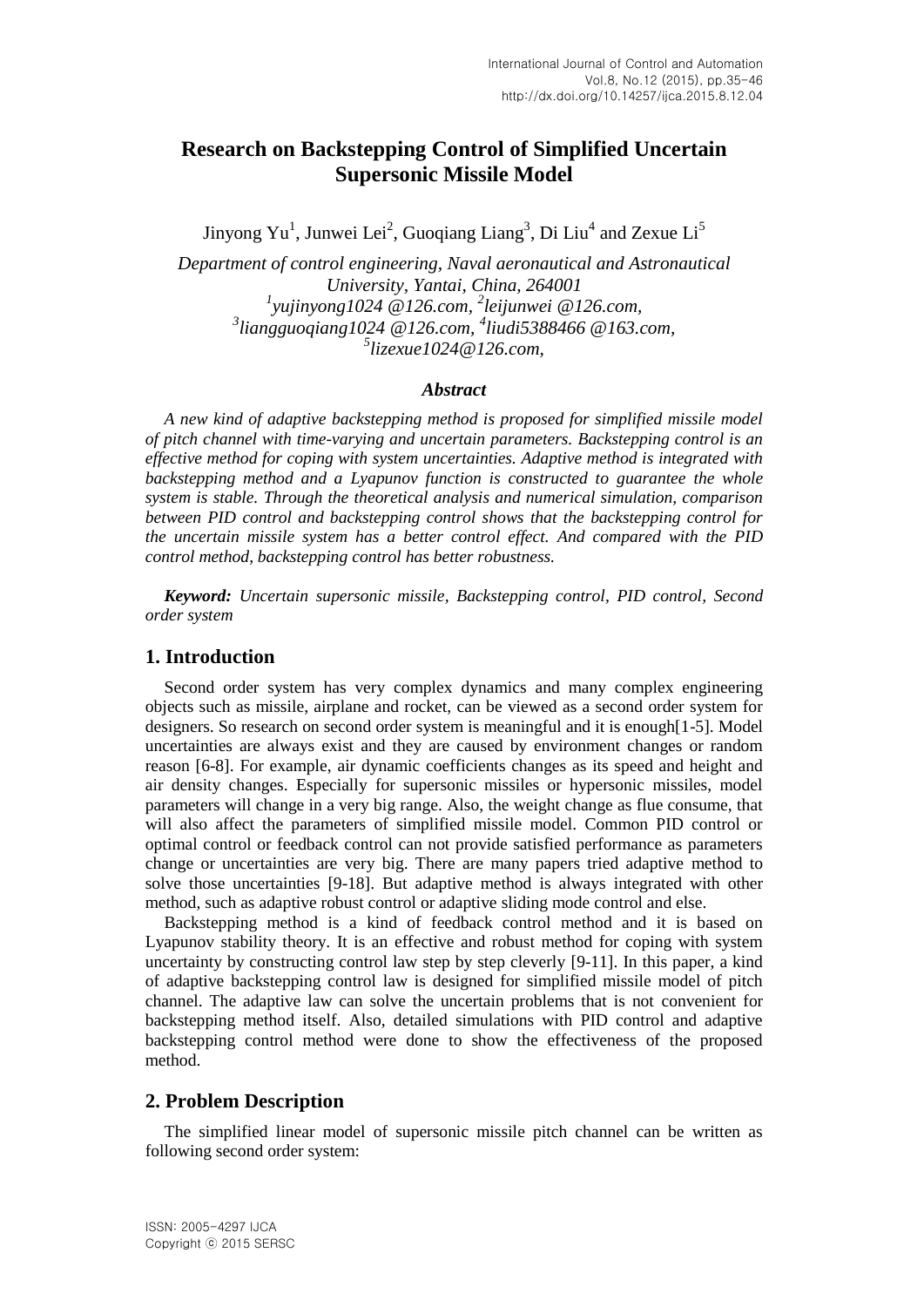$$
\alpha = \omega_z - a_{34}\alpha - a_{35}\delta_z \tag{1}
$$

$$
\dot{\omega}_z = a_{24}\alpha + a_{22}\omega_z + a_{25}\delta_z \tag{2}
$$

where  $a_{ij}$  is air dynamic coefficient of missile,  $\alpha$  is attack angle of missile,  $\omega_z$  is the rotate speed of pitch angle and.

The control objective is to design a control law such that the attack angle  $\alpha$  can track the desired angle  $\alpha^d$ . Without loss of generality, assume  $\alpha^d = 1$ .

## **3. PID Control Law Design**

The structure of PID control is showed as following Figure 1. The system is constructed by PID controller and control object. And the object is controller by PID controller which is consisted by proportional item, differential item and integral item.

PID controller is a kind linear controller, it is composed by the error signal defined by the difference between the desired value  $x_1$  $x_1^d$  and output of system  $x_1$  as follows:

$$
e(t) = x_1 - x_1^d \tag{3}
$$

The PID control law is designed as

$$
u(t) = k_p \left( e(t) + \frac{1}{T_t} \int_0^t e(t) dt + \frac{T_p e(t)}{dt} \right)
$$
 (4)

It can be written as a transfer function as

$$
G(s) = \frac{U(s)}{E(s)} = k_p \left( 1 + \frac{1}{T_{1} s} + T_{2} s \right)
$$
 (5)

Where  $k_p$  is the coefficient of proportional item and  $T_i$  is the coefficient of integral item and  $T<sub>p</sub>$  is the coefficient of differential item.



**Figure 1. Structure of PID Control System**

#### **4. Backstepping Law Design**

Consider the first subsystem as follows: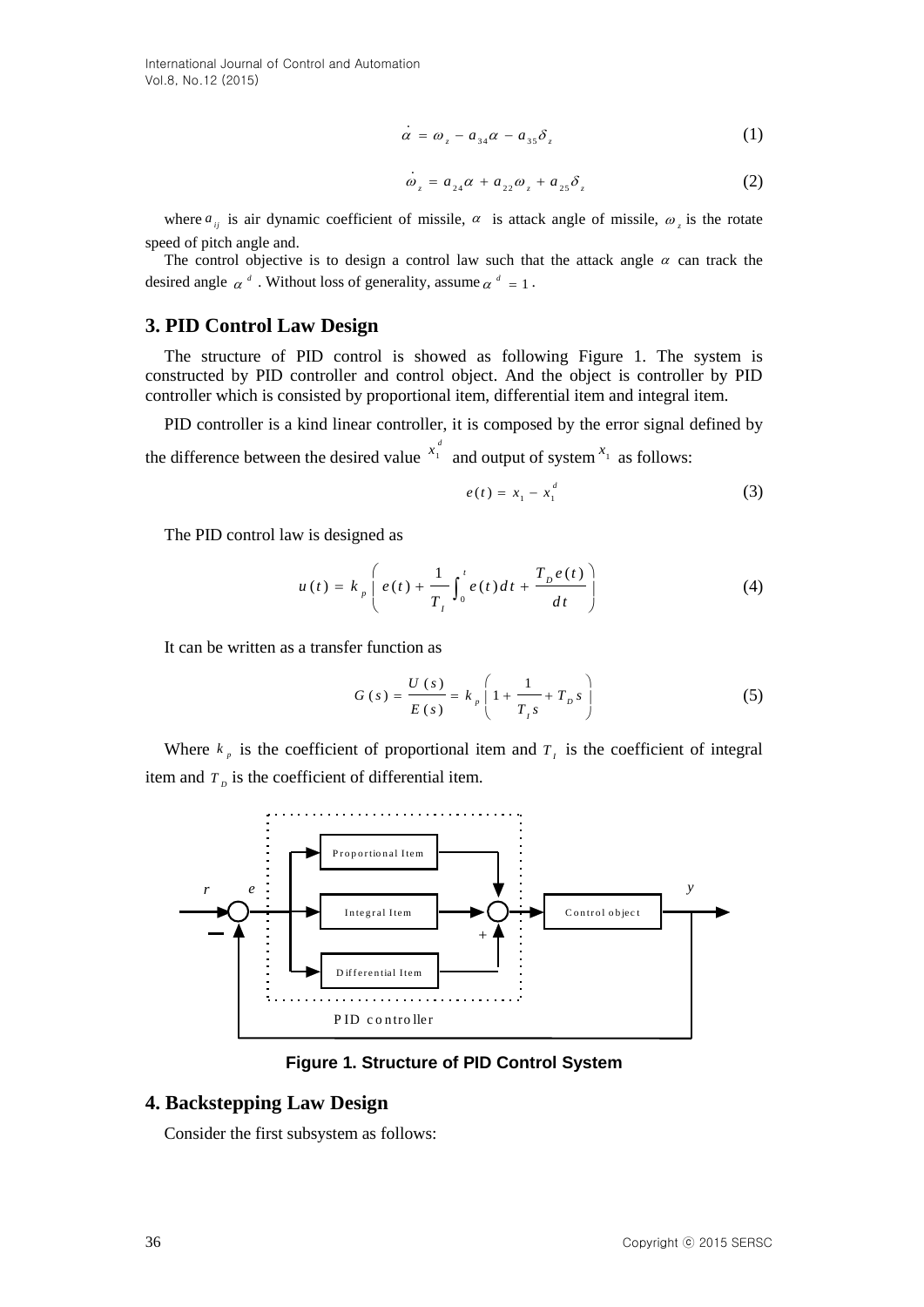$$
\dot{\alpha} = \omega_z - a_{34}\alpha - a_{35}\delta_z \tag{6}
$$

Define a new error variable as  $e_{\alpha} = \alpha - \alpha^d$ , then

$$
\dot{e}_a = \omega_z - a_{34}\alpha - a_{35}\delta_z \tag{7}
$$

Use backstepping design method to design the desired value of  $\omega_z$  as  $\omega_z^d$  such that:

$$
\omega_z^d = -k_1 e_\alpha - \hat{k}_2 + a_{35} \delta_z \tag{8}
$$

Where  $\hat{k}_2$  is an adaptive item which is used to approximate information about  $a_{34}$ . Substitute it into above equation, it holds:

$$
\dot{e}_{\alpha} = \omega_{z}^{d} + e_{\omega} - a_{34}(e_{\alpha} + \alpha^{d}) - a_{35}\delta_{z}
$$
\n
$$
= -k_{1}e_{\alpha} - \hat{k}_{2} + e_{\omega} - a_{34}(e_{\alpha} + \alpha^{d})
$$
\n
$$
= (-k_{1} - a_{34}) e_{\alpha} - a_{34}\alpha^{d} - \hat{k}_{2} + e_{\omega}
$$
\n(9)

Define

$$
\overline{k}_1 = -k_1 - a_{34} \tag{10}
$$

It is obvious there exists a big enough  $k_1$  such that  $k_1 < 0$ . Define

$$
\tilde{k}_2 = -a_{34}\alpha^d - \hat{k}_2 \tag{11}
$$

Then

$$
\dot{\tilde{k}}_2 = -\dot{\tilde{k}}_2 \tag{12}
$$

Choose turning law for estimation of unknown parameter as:

$$
\hat{k}_2 = k_2 e_a \tag{13}
$$

Then the above equation can be written as

$$
\dot{e}_{\alpha} = \overline{k}_1 e_{\alpha} + \tilde{k}_2 + e_{\omega} \tag{14}
$$

Choose a Lyapunov function as

$$
V_1 = \frac{1}{2k_2} \tilde{k}_2^2
$$
 (15)

Then

$$
\dot{V}_1 = \frac{1}{k_2} \tilde{k}_2 \dot{\tilde{k}}_2 = -\frac{1}{k_2} \tilde{k}_2 \dot{\tilde{k}}_2 = -\frac{1}{k_2} \tilde{k}_2 k_2 e_\alpha = -\tilde{k}_2 e_\alpha \tag{16}
$$

Consider the second subsystem, then it holds

$$
\dot{e}_{\omega} = a_{24}\alpha + a_{22}\omega_{z} + a_{25}\delta_{z} - \omega_{z}^{d}
$$
 (17)

Design adaptive control law as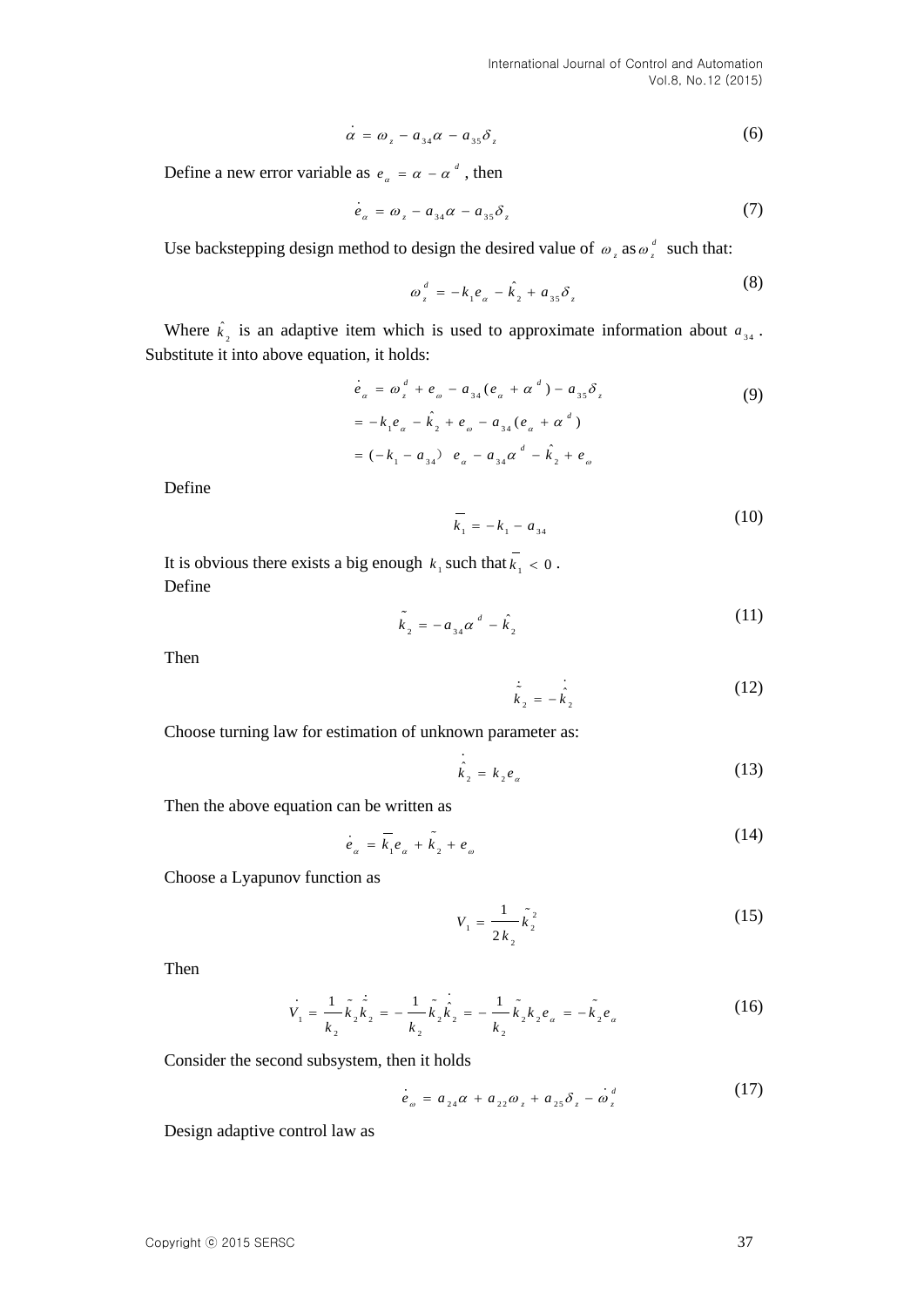$$
a_{25}\delta_z = -\hat{a}_{24}\alpha - \hat{a}_{22}\omega_z + \dot{\omega}_z^d - k_3 e_\omega - k_4 \int e_\omega dt
$$
 (18)

Where  $\omega_z^d$  contains  $\delta_z$ , so  $\omega_z^d$  contains  $\delta_z$  and solve the derivative  $\omega_z^d$ , then it holds:

$$
\dot{\omega}_z^d = -k_1 e_a - \hat{k}_2 + a_{35} \delta_z
$$
  
=  $-k_1 (\omega_z - a_{34} \alpha - a_{35} \delta_z) - k_2 e_a + a_{35} \delta_z$  (19)

And

$$
a_{25}\delta_z = -(\hat{a}_{24} - k_1 a_{34})\alpha - (\hat{a}_{22} + k_1)\omega_z
$$
  

$$
-k_2 e_\alpha + k_1 a_{35}\delta_z + a_{35}\delta_z - k_3 e_\omega - k_4 \int e_\omega dt
$$
 (20)

Define

$$
T = a_{25} \delta_z - k_1 a_{35} \delta_z - a_{35} \delta_z \tag{21}
$$

Then

$$
T = -(\hat{a}_{24} - k_1 a_{34})\alpha - (\hat{a}_{22} + k_1)\omega_z - k_2 e_\alpha - k_3 e_\omega - k_4 \int e_\omega dt
$$
\n(22)

Define

$$
\tilde{a}_{24} = a_{24} - a_{25}\hat{a}_{24} \tag{23}
$$

$$
\tilde{a}_{22} = a_{22} - a_{25}\hat{a}_{22} \tag{24}
$$

Then

$$
\dot{\tilde{a}}_{24} = -a_{25}\dot{a}_{24} \tag{25}
$$

$$
\dot{\tilde{a}}_{22} = -a_{25}\dot{\tilde{a}}_{22} \tag{26}
$$

Substitute the control law into the above equation, it holds:

$$
\dot{e}_{\omega} = \tilde{a}_{24}\alpha + \tilde{a}_{22}\omega_{z} + \tilde{a}_{25}\dot{\omega}_{z}^{d} - a_{25}k_{3}e_{\omega} - a_{25}k_{4}\int e_{\omega}dt
$$
\n(27)

Design the turning laws for the estimation of unknown parameters as

$$
\dot{\hat{a}}_{24} = k_{s} e_{\omega} \alpha \tag{28}
$$

$$
\hat{a}_{22} = k_{6} e_{\omega} \omega_{z}
$$
 (29)

Choose a Lyapunov function as

$$
V_2 = \frac{1}{2k_5}\tilde{a}_{24}^2 + \frac{1}{2k_6}\tilde{a}_{22}^2
$$
 (30)

Then

$$
\dot{V}_2 = -e_{\omega} \alpha \tilde{a}_{24} - e_{\omega} \omega_z \tilde{a}_{22} \tag{31}
$$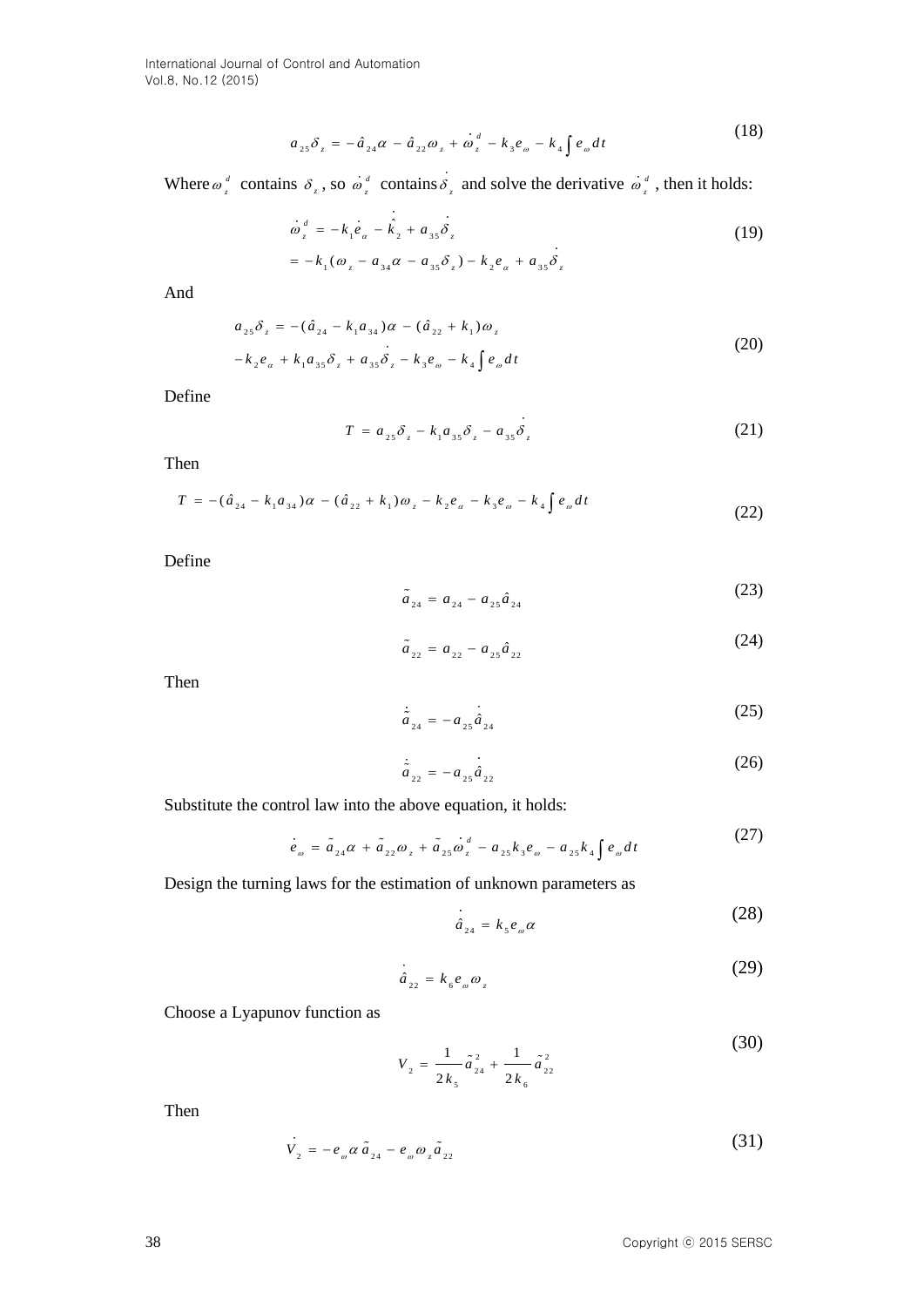Choose a Lyapunov function as

$$
V_{3} = \frac{1}{2} k_{4} \left( \int e_{\omega} dt \right)^{2}
$$
 (32)

Then

$$
\dot{V}_3 = k_4 e_\omega \int e_\omega dt \tag{33}
$$

Choose a Lyapunov function as

$$
V_4 = \frac{1}{2}e_\alpha^2 + \frac{1}{2}e_\omega^2 \tag{34}
$$

Then

$$
V_4 = e_a e_a + e_o e_o \tag{35}
$$

Where

$$
e_{\alpha}e_{\alpha} = \overline{k_1}e_{\alpha}e_{\alpha} + \overline{k_2}e_{\alpha} + e_{\alpha}e_{\omega}
$$
  
\n
$$
e_{\omega}e_{\omega} + k_4 a_{25}e_{\omega} \int e_{\omega} dt = \tilde{a}_{24} \alpha e_{\omega} + \tilde{a}_{22} \omega_z e_{\omega} + \tilde{a}_{25} \omega_z^d e_{\omega} - a_{25}k_3 e_{\omega} e_{\omega}
$$
\n(36)

Choose a Lyapunov function as

$$
V_s = \frac{1}{2k_7 a_{25}} \tilde{a}_{25}^2
$$
 (37)

Then

$$
V_s = -\tilde{a}_{2s} e_{\omega} \omega_z^d \tag{38}
$$

Choose a big Lyapunov function for the whole system as

$$
V = V_1 + V_2 + V_3 + V_4 + V_5 \tag{39}
$$

Then

$$
V = \overline{k}_1 e_a^2 + e_{\omega} e_{\alpha} - k_3 e_{\omega}^2
$$
 (40)

The equation can be reduced with a inequality as

$$
\dot{V} \le \overline{k}_1 e_{\alpha}^2 + \frac{1}{2} e_{\alpha}^2 + \frac{1}{2} e_{\omega}^2 - k_3 e_{\omega}^2 \tag{41}
$$

It is obvious that there exist big enough positive  $k_1$  and  $k_3$  such that

$$
\dot{V} \le 0 \tag{42}
$$

Then the system is easy to be proved to be stable according to Lyapunov stable theorem.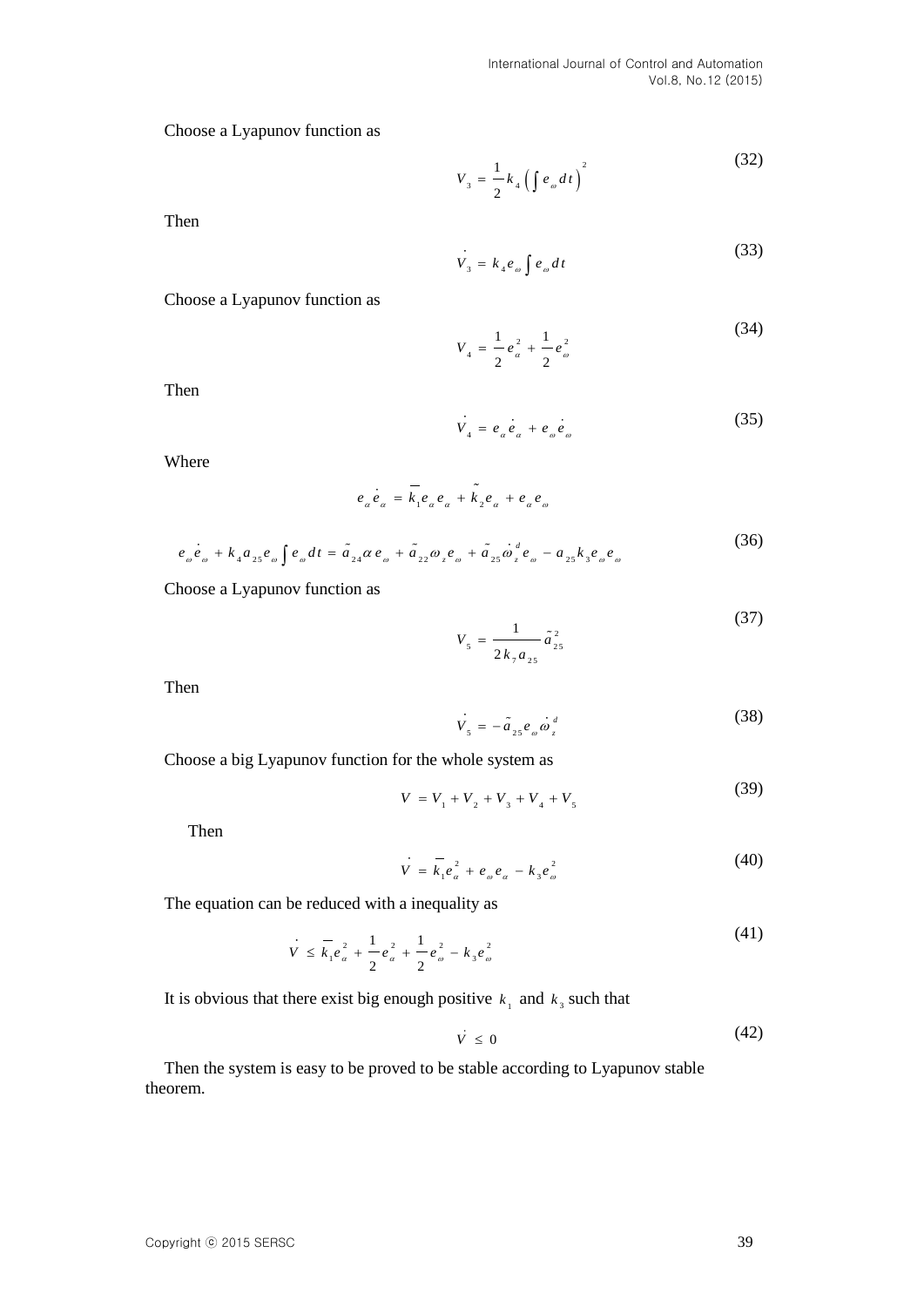# **5. Numerical Simulation**

### **5.1 Simulation of PID Control**

Choose PID control parameters as

$$
k_p = 2, k_i = 5, k_d = 5
$$

First, consider the situation of system with no uncertainties, the simulation result can be shown as below figure 2:



## **Figure 2. Result of Simulation with no Uncertainty**

Second, consider the situation of system with constant uncertainty, the system parameters can be written as

$$
A_{22} = a_{22} \cdot (1 + k) , A_{24} = a_{24} \cdot (1 + k) , A_{25} = a_{25} \cdot (1 + k) ;
$$
  

$$
A_{34} = a_{34} \cdot (1 + k) , A_{35} = a_{35} \cdot (1 + k)
$$

Where k is a constant and desired value is 1. The simulation result is shown as below figures:

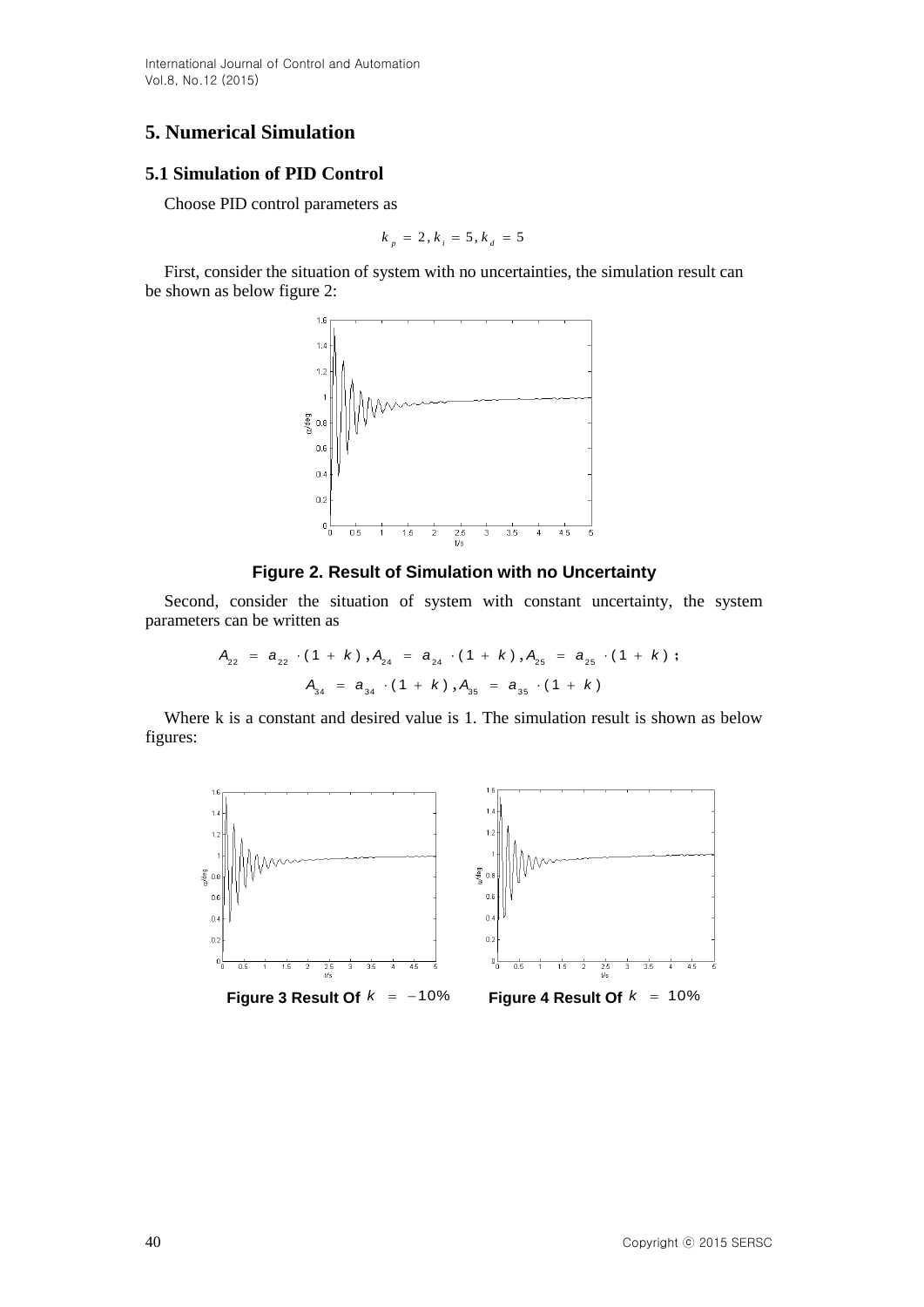





**Figure 6 Result Of**  $k$  $= 50%$ 



**Figure 7. Result Of**  $k = -90\%$ 



Third, consider the situation of system with random uncertainties, and assume the random uncertainty is generate by rand function of Matlab software , then it can be written as

$$
k_s
$$
 = 2K \* (rand (5, 1) - 0.5)

Where function rand() generate a random number of interval (0, 1) and  $k_{s1}$ ,  $k_{s2}$ ,  $k_{s3}$ ,  $k_{s4}$ ,  $k_{s5}$  have the same characteristic as  $k_{s1}$ . Then parameters can be described as

$$
A_{22} = a_{22} \cdot (1 + k_{s1}) \cdot A_{24} = a_{24} \cdot (1 + k_{s2}) \cdot A_{25} = a_{25} \cdot (1 + k_{s3}) \cdot A_{34} = a_{34} \cdot (1 + k_{s4}) \cdot A_{35} = a_{35} \cdot (1 + k_{s5})
$$

Simulation results are shown as following figures: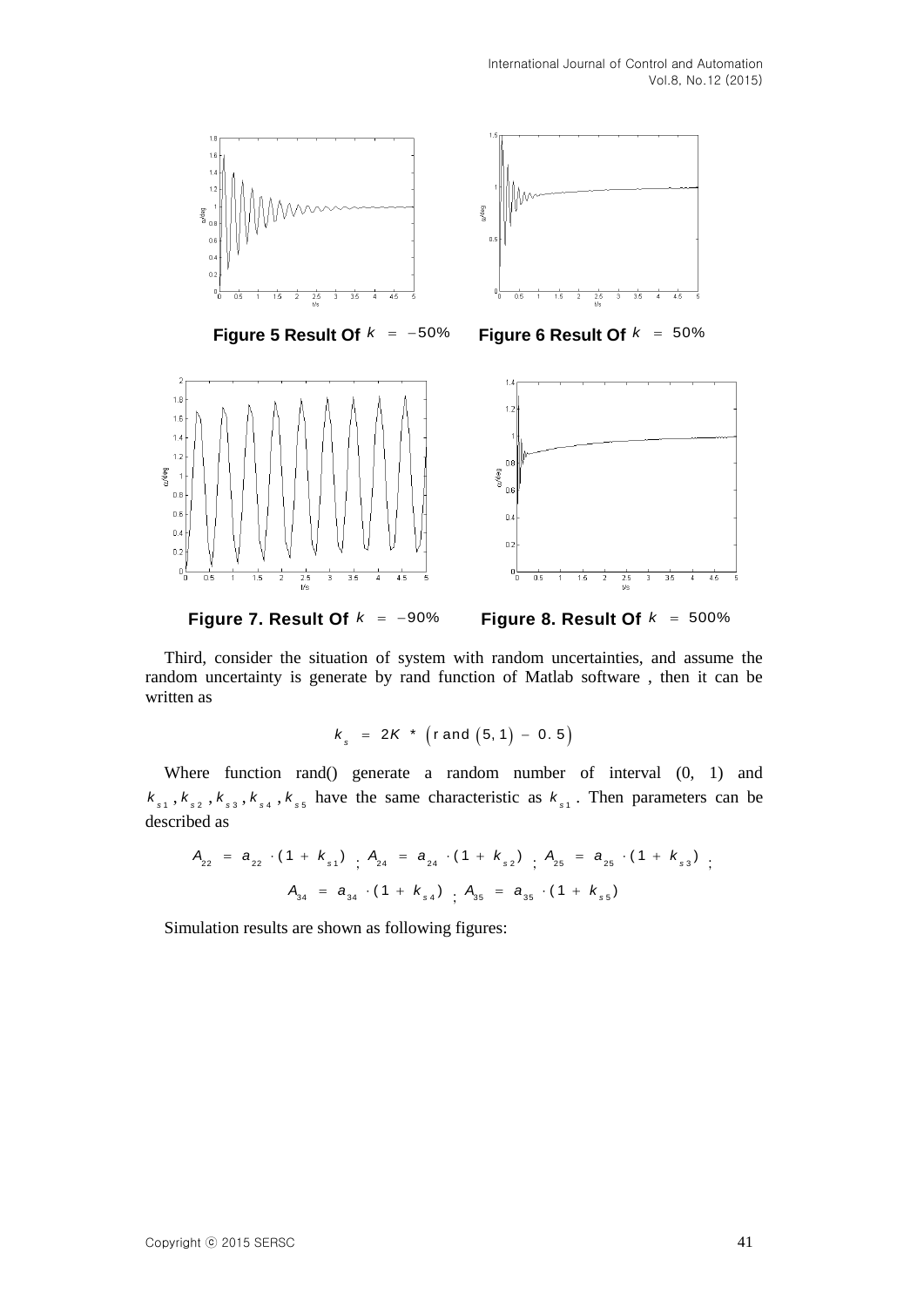

**Figure 9. Result Of**  $k_s \in (-10\% 10\%)$ 

*k* **Figure 10. Result of** ( 50%, 50%) *s k*



**Figure 11. Result of**  $\in$  (-90%, 100%) *s k* **Figure 12. Result of**  $-90\%500\%$ *s k*

Simulation results shows that the PID control is stable if the uncertainty is small, but it the uncertainty is increase, especially if the uncertainty is negative, PID control will be unstable or volatile.

## **5.2 Simulation of Backstepping Control**

Choose control parameters as

control parameters as  

$$
c_1 = 8, c_2 = 5, q_1 = 1, q_2 = 1, q_3 = 1, k_1 = 20, k_2 = 20, k_3 = 20
$$

First, consider the situation of system with no uncertainty, the simulation result is shown as below figure 13.



**Figure 13. Result of no Uncertainty**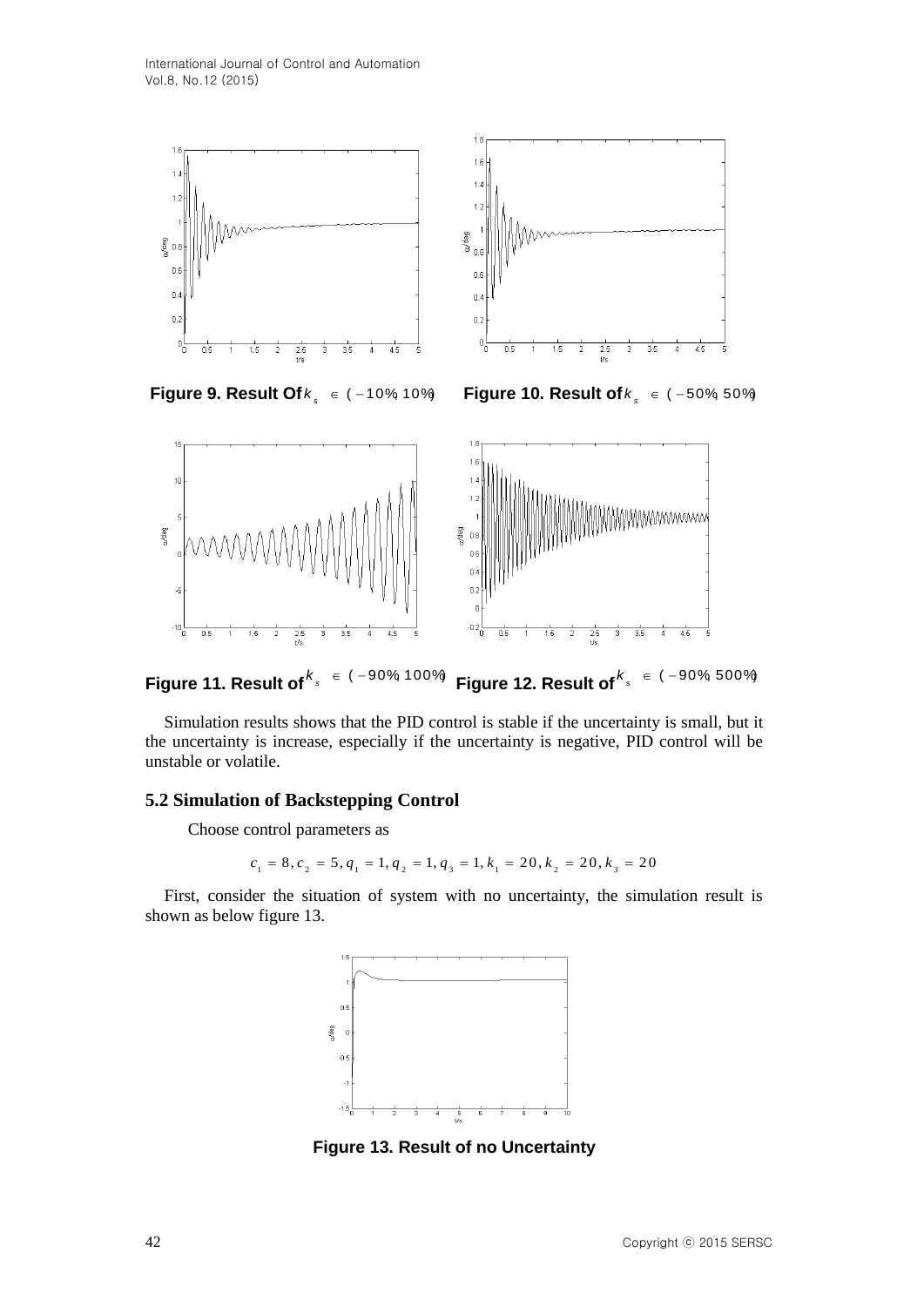Second, consider the situation of system with constant uncertainty, the simulation results are shown as following figure 14 to figure 19.



Third, consider the situation of system with random uncertainties, simulation results are shown as following figure 20 to figure 23.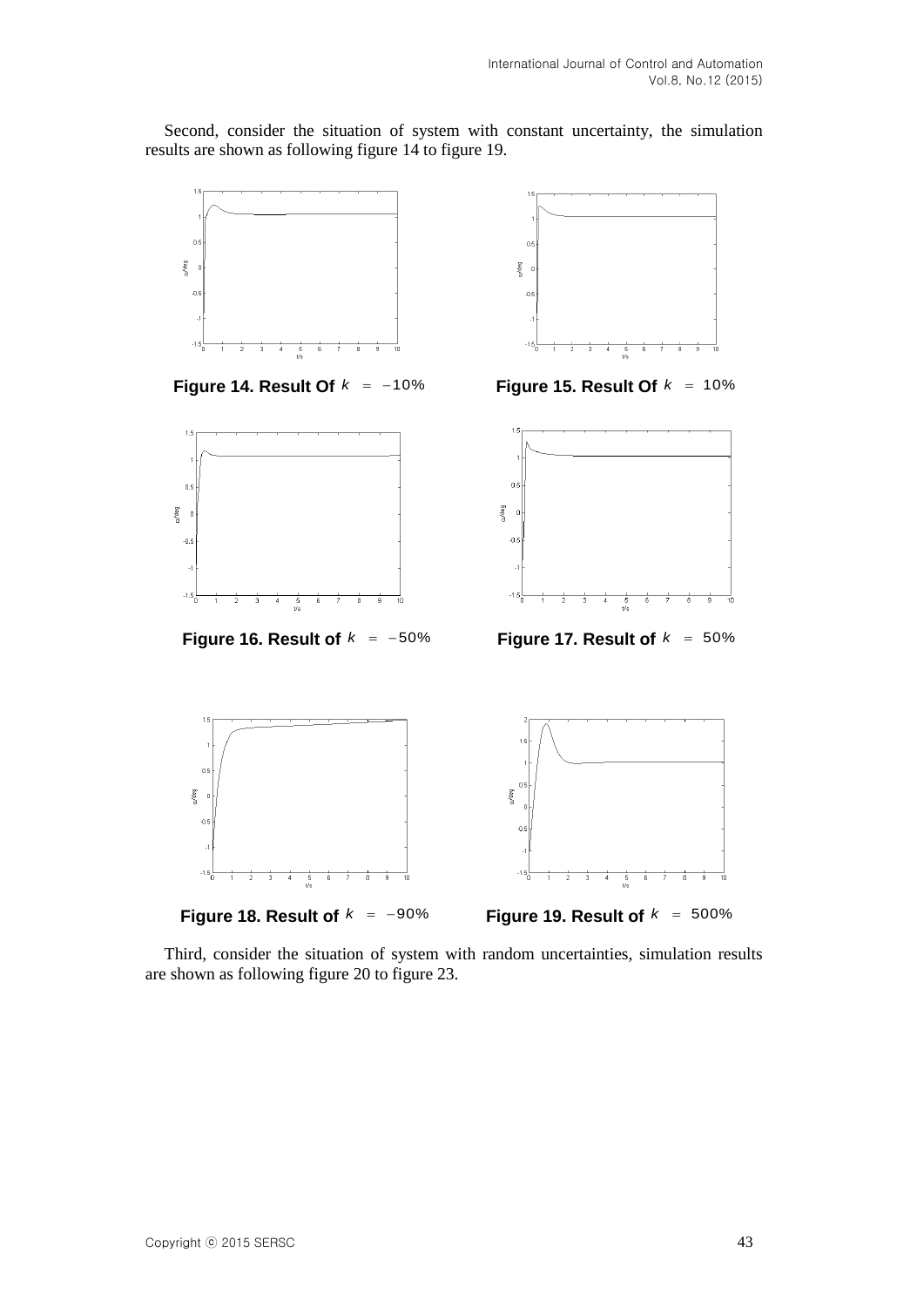

**Figure 20. Result of**  $k_s \in (-10\% 10\%$ 

*k*<sub>*s*</sub> ∈ (-10% 10%) **Figure 21. Result of**  $k$ <sub>*s*</sub> ∈ (-50% 50%)



Simulation result shows that system is stable with backstepping method for all random uncertainties, it means that the method is robust.

#### **5.3 Comparison and Analysis**

The above simulation results shows that both two methods can make the missile system stable in some characteristic height with consideration of small uncertainties. But if the uncertainties increase, the PID control is not effective and especially if the uncertainties are random, the control effect of PID control is not as good as backstepping control. And both backstepping control and synchronous control are stable but the synchronous control method has better robustness and it is not necessary to know the system parameter in advance.

## **6. Conclusion**

A new kind of adaptive backstepping control law was proposed for pitch channel control of supersonic missile. And three kinds of parameter uncertainties are considered to testify the robustness of proposed method. Also, the numerical simulation was done with PID control method. And simulation result shows that if the parameters change in a small range, the PID method is as effective as adaptive backstepping method. But if the simplified missile parameters change in a big range, the proposed adaptive backstepping method will have a better performance and it is more robust compared with PID control.

#### **Acknowledgment**

The author wish to thank his friend Heidi in Angels (a town of Canada) for her help ,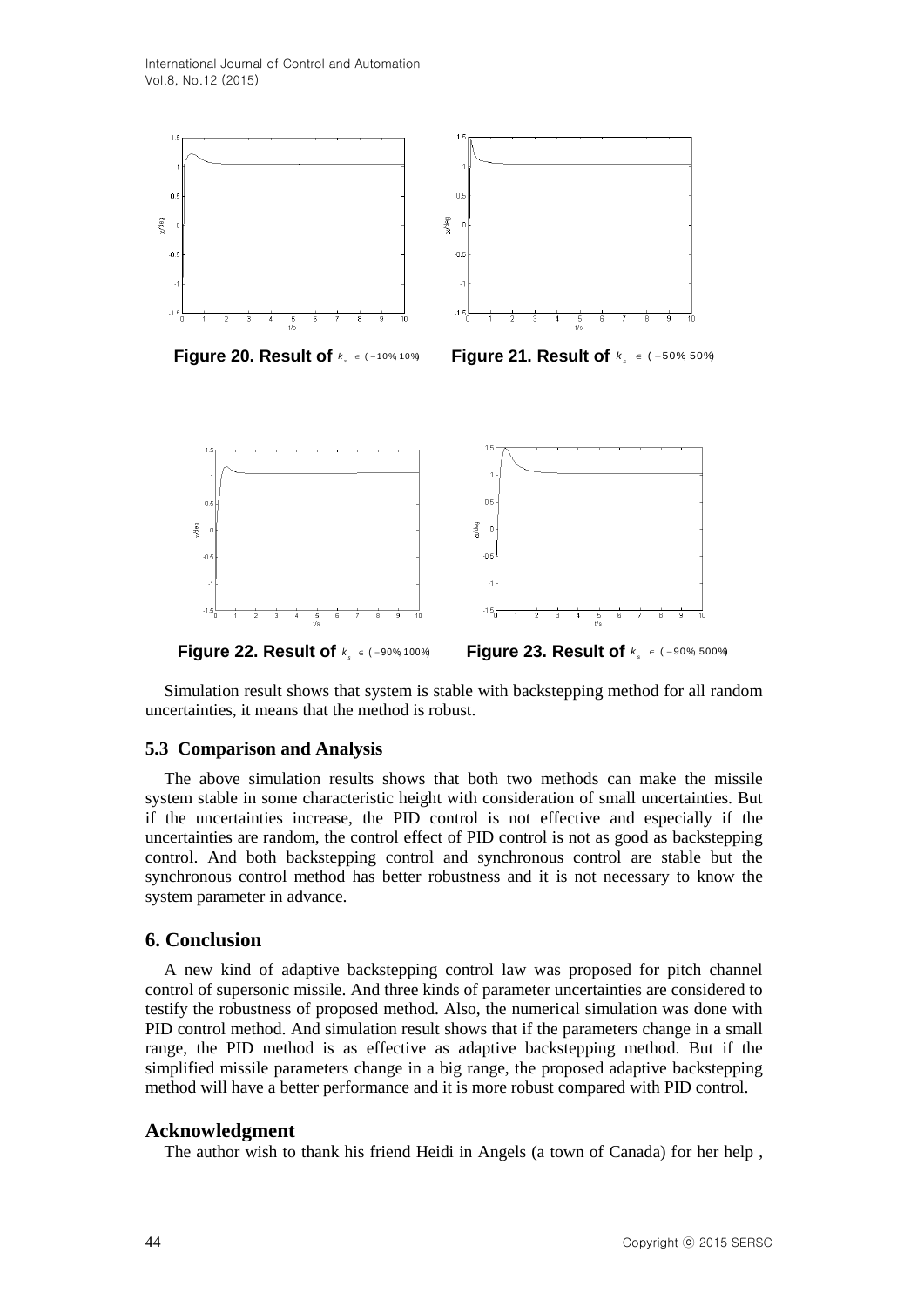and thank his classmate Amado in for his many helpful suggestions. This paper is supported by Youth Foundation of Naval Aeronautical and Astronautical University of China, National Nature Science Foundation of Shandong Province of China ZR2012FQ010 , National Nature Science Foundations of China 61174031, 61004002, 61102167, Aviation Science Foundation of China 20110184 and China Postdoctoral Foundation 20110490266.

### **References**

- [1] S.S Ge, C. Wang and T.H. Lee, "Adaptive backstepping control of a class of chaotic systems[J]", Int J Bifurcation and chaos, vol. 10, no. 5, **(2000), pp.** 140-1156.
- [2] X. Ye and J. Jiang, "Adaptive nonlinear design without a priori knowledge of control directions", Automatic Control, IEEE Transactions on [J], vol. 43, no. 11, **(1998)**, pp. 1617-1621.
- [3] X. Ye, "Asymptotic regulation of time—varying uncertain nonlinear systems with unknown control directions", Automatica [J], vol. 35, no. 5, (1999), pp. 929-935.
- [4] X. Ye, "Semiglobal output feedback control of uncertain nonlinear systems with unknown high frequency gain sign", Automatic Control, IEEE Transcations on [J], vol. 45, no. 12, (2000), pp. 2402-2405.
- [5] X. Ye, "Adaptive nonlinear output—feedback control with unknown high-frequency gain sign", Automatic, Control, IEEE Transactions on[J], vol. 46, no. 1, (2001), pp. 112-115
- [6] P.Kokotovic, "Constructive nonlinear contr01", Progress in the 90'S in Proceedings of IFAC 14nd World Congress, Beijing, **(1999)**.
- [7] A. Saberi, EK. and S. Hussmann, "Global Stabilization of Partially Linear Composite", SystemS, Journal of Control Optimization, vol. 28, **(1990)**, pp. 1491-1503.
- [8] A. Richard, D.S. Hull and Z. Qu, "Esign and Evaluation of Robust Nonlinear Missile Autopilots from a Performance Perspective", In Proceeding of the American Control Conferences, Washington, **(1995)**.
- [9] M. Krstic, I. Kanellakopoulos and P. Kokotovic, "Nonlinear and Adaptive Control Design [M]", New York: Wiley-Interscience Publication, **(1995)**.
- [10] D. Swaroop, J.C. Gerdes and J.K. Hedrick, "Dynamic surface control of nonlinear systems [C]", Proceedings of the American Control Conference, Albuquerque, New Mexico, **(1997)**.
- [11] J. Li and D. Xu, "Adaptive backstepping sliding mode control of nonlinear system with unmatched uncertainties [J]", Control and Decision, vol. 14, no. 1, **(1999)**, pp. 46-50.
- [12] C. Qian and W. Lin, "Output feedback control of a class of nonlinear systems: A nonseparation principle paradigm", IEEE Transactions on Automatic Control, vol. 47, , **(2002),** pp**.** 1710-1715.
- [13] H. Lei and W. Lin, "Universal adaptive control of nonlinear systems with unknown growth rate by output feedback", Automatica, vol. 42, **(2006),** pp.1783-1789.
- [14] J.P. Gauthier, H. Hammouri and S. Othman, "A simple observer for nonlinear systems, applications to bioreactors", IEEE Transactions on Automatic Control, vol. 37, **(1992), pp.** 875-880.
- [15] H.K. Khalil and A. Saberi, "Adaptive stabilization of a class of nonlinear systems using high-gain feedback", IEEE Transactions on Automatic Control, vol. 32, **(1987),** pp. 1031-1035.
- [16] C. Qian and W. Lin, "Nonsmooth output feedback stabilization and tracking of a class of nonlinear systems", Proceedings of the 42th IEEE CDC, **(2003)**, pp. 43-48.
- [17] G. Chen and X. Dong, "On Feedback Control of Chaotic Continuous-Time Systems", JEEE Trans. on CAS, part I, vol. 40, no. 10, **(1993)**, pp. 591-601.
- [18] J. Leitner, "Helicopter Nonlinear Control Using Adaptive Feedback Linearization", Ph.D. Thesis, Georgia Institute of Technology, Atlanta, CA, **(1995)**.

## **Authors**



**Jinyong Yu** (1977) was born in Haiyang city of Shandong province of China and received his Doctor degree in Guidance, Navigation and Control in 2006 from Naval Aeronautical and Astronautical University, Yantai of China.He became a vice professor of this school in 2008 and now he is the director of drone teaching team of control engineering department. Now his current interest is aircraft control and navigation.